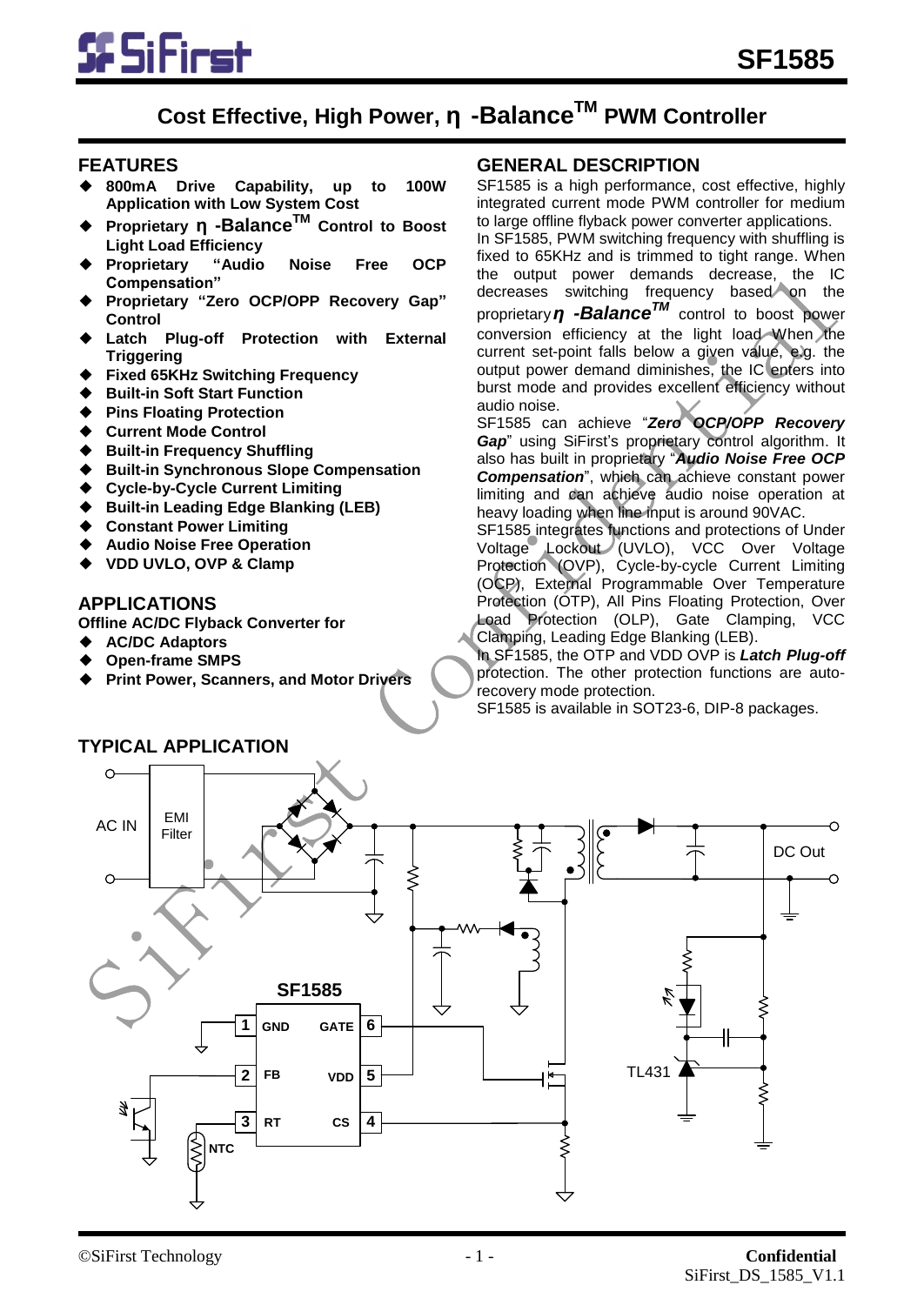

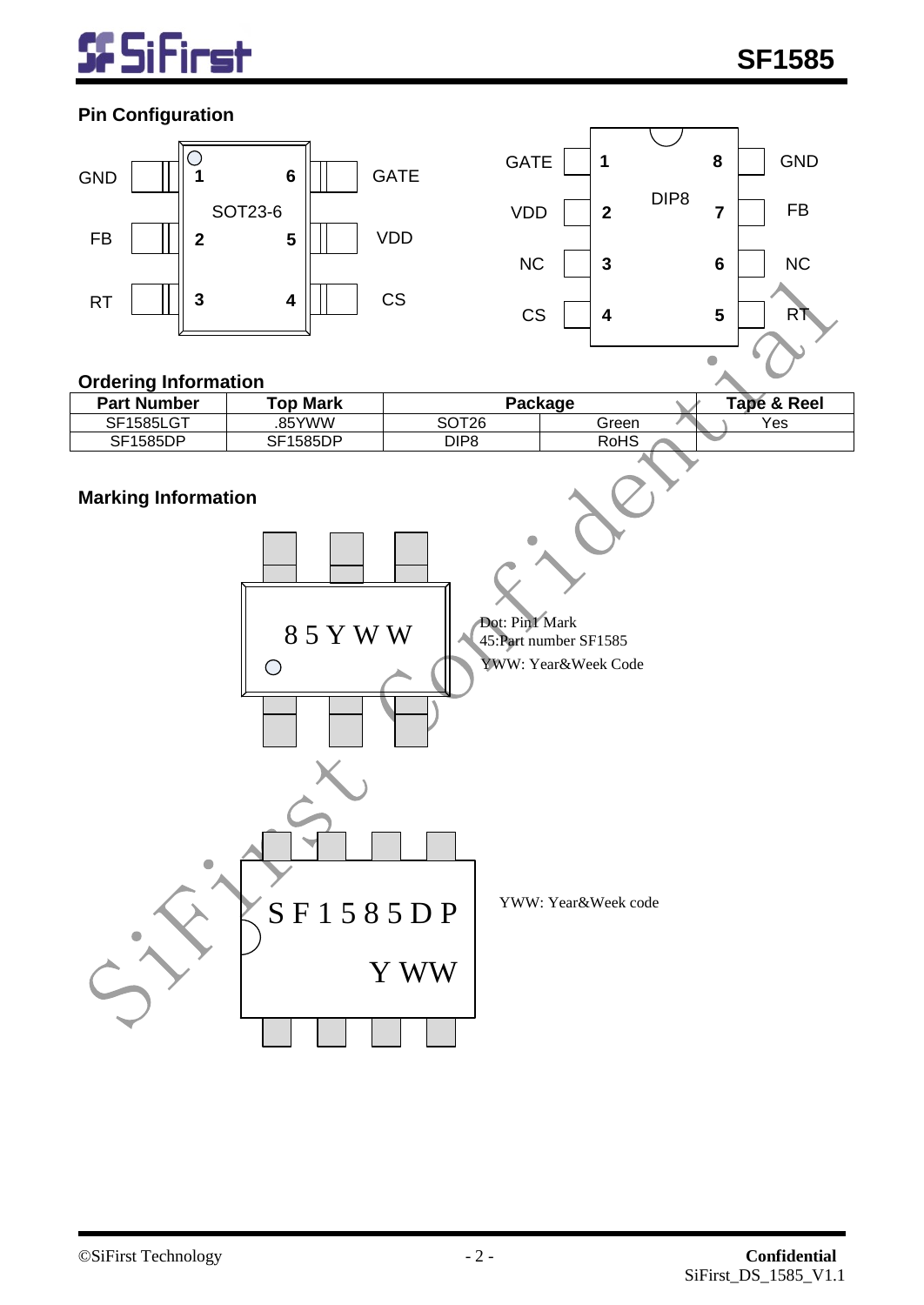

# **Block Diagram**



### **Pin Description**

| <b>Pin Num</b> | Pin Name <sup>1</sup> I/O |         | Description                                                                 |
|----------------|---------------------------|---------|-----------------------------------------------------------------------------|
|                | GND∕                      |         | Ground                                                                      |
| 2              | FВ                        |         | Voltage feedback pin. The loop regulation is achieved by connecting a       |
|                |                           |         | photo-coupler to this pin. PWM duty cycle is determined by this pin voltage |
|                |                           |         | and the current sense signal at Pin 4.                                      |
| $3_{-}$        | RT                        |         | This pin is for over temperature protection by connecting an external NTC   |
|                |                           |         | resistor to ground. Once the pin voltage drops below a fixed limit of 1.0V, |
|                |                           |         | PWM output will be disabled.                                                |
|                | <sub>CS</sub>             |         | Current sense input pin.                                                    |
| 5              | VDD                       | P       | IC power supply pin.                                                        |
| -6             | GATE                      | $\circ$ | Totem-pole gate driver output to drive the external MOSFET.                 |

# **Absolute Maximum Ratings** (Note 1)

| <b>Parameter</b>                    | <b>Value</b>  | <b>Unit</b> |
|-------------------------------------|---------------|-------------|
| <b>VDD DC Supply Voltage</b>        | 35            |             |
| <b>VCC DC Clamp Current</b>         | 10            | mA          |
| GATE pin                            | 20            |             |
| FB, RT, CS voltage range            | $-0.3$ to $7$ |             |
| Package Thermal Resistance (SOT-26) | 250           | °C/W        |
| Package Thermal Resistance (DIP-8)  | 90            | °C/W        |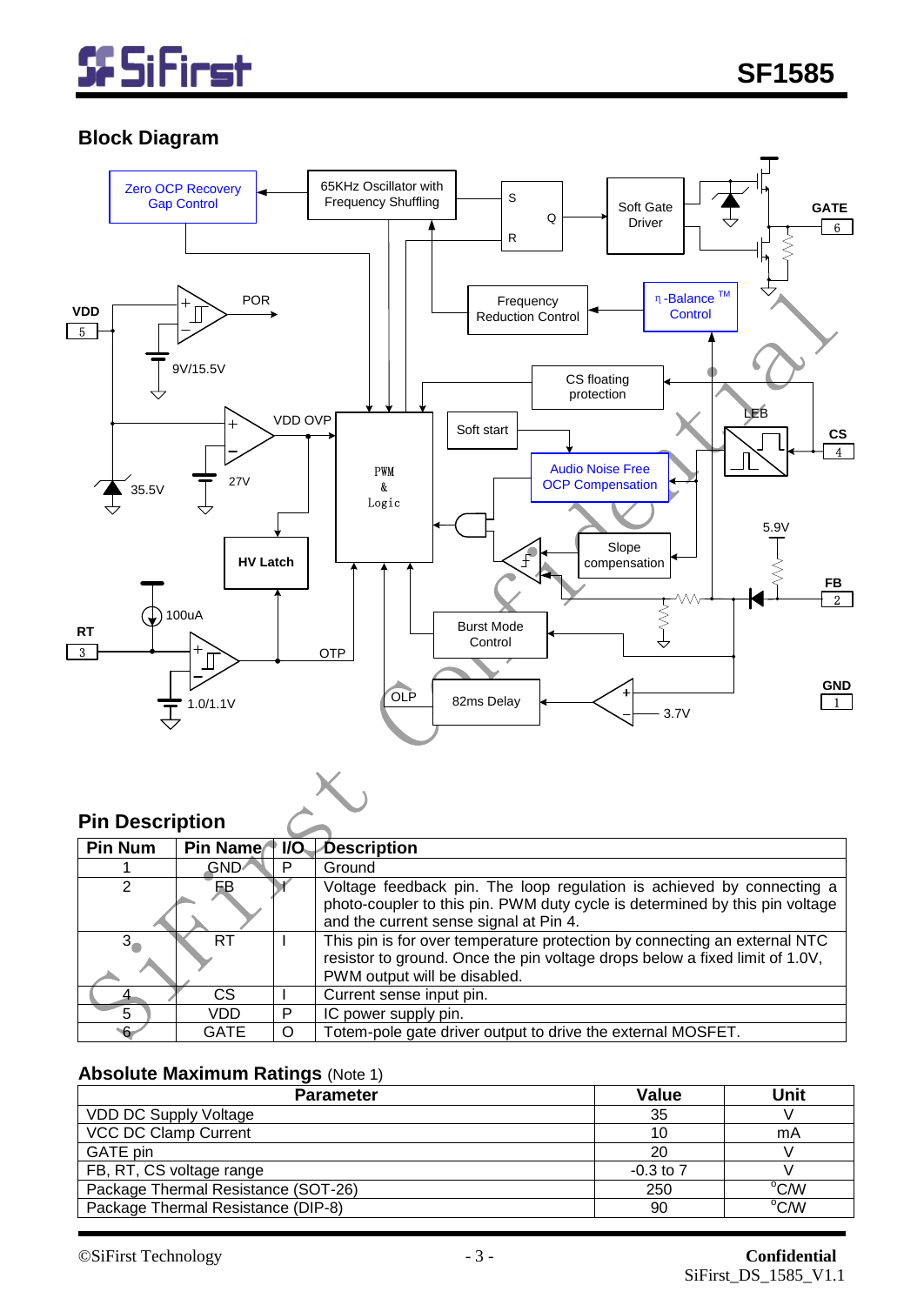

| Package Thermal Resistance (SOP-8)     | 150          | °C/W                   |
|----------------------------------------|--------------|------------------------|
| <b>Maximum Junction Temperature</b>    | 150          | $\mathcal{O}_{\Omega}$ |
| <b>Operating Temperature Range</b>     | $-40$ to 85  | $\sim$                 |
| Storage Temperature Range              | $-65$ to 150 | $\sim$                 |
| Lead Temperature (Soldering, 10sec.)   | 260          | $\sim$                 |
| ESD Capability, HBM (Human Body Model) |              | k٧                     |
| ESD Capability, MM (Machine Model)     | 250          |                        |

# **Recommended Operation Conditions** (Note 2)

| <b>Parameter</b>                     | <b>Value</b> | Unit        |
|--------------------------------------|--------------|-------------|
| Supply Voltage, VDD                  | 11 to 25     |             |
| <b>Operating Frequency</b>           | 50 to 130    | kHz         |
| <b>Operating Ambient Temperature</b> | -40 to 85    | $\sim$<br>◡ |
|                                      |              |             |

# **ELECTRICAL CHARACTERISTICS**

| $(T_A = 25^{\circ}\text{C}, \text{ VDD=18V}, \text{ if not otherwise noted})$ |                                             |                                              |                 |                  |                   |                         |  |  |
|-------------------------------------------------------------------------------|---------------------------------------------|----------------------------------------------|-----------------|------------------|-------------------|-------------------------|--|--|
| <b>Symbol</b>                                                                 | <b>Parameter</b>                            | <b>Test Conditions</b>                       | Min             | <b>Typ</b>       | Max               | Unit                    |  |  |
| <b>Supply Voltage Section (VDD Pin)</b>                                       |                                             |                                              |                 |                  |                   |                         |  |  |
| I Startup                                                                     | <b>VDD Start up Current</b>                 | VDD=UVLO(OFF)-1V,                            |                 | 3 <sub>1</sub>   | $\overline{15}$   | uA                      |  |  |
|                                                                               |                                             | Measure current into VDD                     |                 |                  |                   |                         |  |  |
| I_VDD_Op                                                                      | <b>Operation Current</b>                    | V <sub>FB</sub> =3V, GATE=1nF                |                 | $\overline{2.7}$ | $\overline{4}$    | mA                      |  |  |
| UVLO(ON)                                                                      | <b>VDD Under Voltage</b>                    |                                              | 14.5            | 15.5             | 16.5              | $\overline{\vee}$       |  |  |
|                                                                               | Lockout Exit (Startup)                      |                                              |                 |                  |                   |                         |  |  |
| UVLO(OFF)                                                                     | <b>VDD Under Voltage</b>                    |                                              | $\overline{8}$  | $\overline{9}$   | 9.8               | $\overline{\vee}$       |  |  |
|                                                                               | Lockout Enter                               |                                              |                 |                  |                   |                         |  |  |
| VDD_OVP                                                                       | <b>VDD Over Voltage</b>                     |                                              | $\overline{25}$ | $\overline{27}$  | $\overline{29}$   | $\overline{\vee}$       |  |  |
|                                                                               | Protection trigger                          |                                              | 33.5            | 35.5             |                   | $\overline{\vee}$       |  |  |
| V <sub>DD</sub> _Clamp                                                        | <b>VDD Zener Clamp</b>                      | $\overline{I(V_{DD})} = 7mA$                 |                 |                  | $\overline{37.5}$ |                         |  |  |
| T_Softstart                                                                   | Voltage<br><b>Soft Start Time</b>           |                                              |                 | $\overline{4}$   |                   | mSec                    |  |  |
| <b>Feedback Input Section(FB Pin)</b>                                         |                                             |                                              |                 |                  |                   |                         |  |  |
|                                                                               | FB Open Voltage                             |                                              |                 |                  |                   | $\overline{\vee}$       |  |  |
| $V_{FB}$ Open                                                                 |                                             |                                              |                 | 5.9              |                   |                         |  |  |
| I <sub>FB</sub> _Short                                                        | FB short circuit                            | Short FB pin to GND,                         |                 | 1.2              |                   | mA                      |  |  |
|                                                                               | current                                     | measure current                              |                 |                  |                   |                         |  |  |
| A <sub>VCS</sub>                                                              | <b>PWM Input Gain</b>                       | $\Delta V_{FB}/\Delta V_{cs}$                |                 | 1.6              |                   | V/V                     |  |  |
| VFB_min_duty                                                                  | FB under voltage gate                       |                                              |                 | 1.0              |                   | $\overline{\mathsf{v}}$ |  |  |
|                                                                               | clock is off.                               |                                              |                 |                  |                   |                         |  |  |
| $VTH$ PL                                                                      | Power Limiting FB                           |                                              |                 | $\overline{3.7}$ |                   | $\overline{\vee}$       |  |  |
|                                                                               | <b>Threshold Voltage</b>                    |                                              |                 |                  |                   |                         |  |  |
| $T_{D}$ PL                                                                    | Power limiting                              | Note 3                                       |                 | 82               |                   | mSec                    |  |  |
|                                                                               | Debounce Time                               |                                              |                 |                  |                   |                         |  |  |
| $Z_{FB}$ IN                                                                   | Input Impedance                             |                                              |                 | $\overline{5}$   |                   | Kohm                    |  |  |
|                                                                               | <b>Current Sense Input Section (CS Pin)</b> |                                              |                 |                  |                   |                         |  |  |
| Vth_OC_min                                                                    | Internal current                            | Zero duty cycle                              | 0.70            | 0.75             | 0.80              | V                       |  |  |
|                                                                               | limiting threshold                          |                                              |                 |                  |                   |                         |  |  |
| <b>T_blanking</b>                                                             | <b>SENSE Input Leading</b>                  |                                              |                 | 250              |                   | nSec                    |  |  |
|                                                                               | <b>Edge Blanking Time</b>                   |                                              |                 |                  |                   |                         |  |  |
| $T_D$ _OC                                                                     | Over Current                                | CL=1nF at GATE,                              |                 | 90               |                   | nSec                    |  |  |
|                                                                               | Detection and Control                       |                                              |                 |                  |                   |                         |  |  |
|                                                                               | Delay                                       |                                              |                 |                  |                   |                         |  |  |
| <b>Oscillator Section</b>                                                     |                                             |                                              |                 |                  |                   |                         |  |  |
| $F_{\text{OSC}}$                                                              | <b>Normal Oscillation</b>                   |                                              | 60              | 65               | 70                | <b>KHZ</b>              |  |  |
|                                                                               | Frequency                                   | Note 4                                       | $-4$            |                  | $\overline{4}$    | $\frac{0}{6}$           |  |  |
| ∆F(shuffle)/Fosc                                                              | Frequency shuffling                         |                                              |                 |                  |                   |                         |  |  |
| $\Delta f$ _Temp                                                              | range<br>Frequency                          | $-20^{\circ}$ C to 100 $^{\circ}$ C (Note 4) |                 | 5                |                   | $\%$                    |  |  |
|                                                                               | <b>Temperature Stability</b>                |                                              |                 |                  |                   |                         |  |  |
|                                                                               |                                             |                                              |                 |                  |                   |                         |  |  |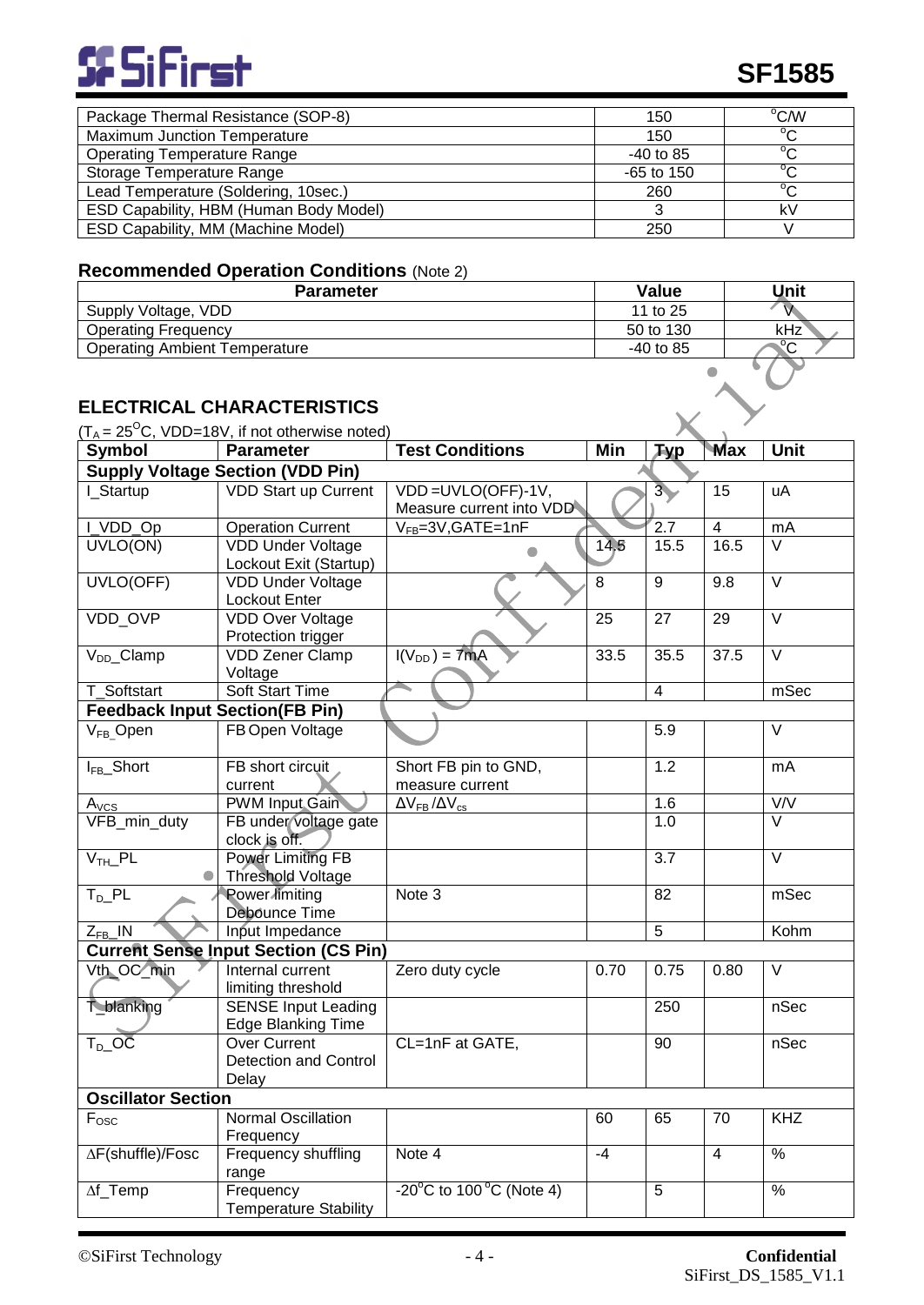

| $\Delta f$ VDD                      | <b>Frequency Voltage</b><br>Stability       | $VDD = 12-25V,$        |      | 5   |      | $\frac{0}{0}$ |  |
|-------------------------------------|---------------------------------------------|------------------------|------|-----|------|---------------|--|
| Duty_max                            | Maximum Duty cycle                          |                        | 75   | 80  | 85   | %             |  |
| F_BM                                | <b>Burst Mode Base</b>                      |                        |      | 22  |      | <b>KHZ</b>    |  |
|                                     | Frequency                                   |                        |      |     |      |               |  |
|                                     | <b>Over Temperature Protection (RT Pin)</b> |                        |      |     |      |               |  |
| <b>LRT</b>                          | Output Current of RT<br>Pin                 |                        | 95   | 100 | 105  | uA            |  |
| V <sub>TH_OTP</sub>                 | <b>OTP</b><br>Threshold<br>Voltage          |                        | 0.95 | 1.0 | 1.05 | V             |  |
| VTH_OTP_OFF                         | <b>OTP Release Voltage</b>                  |                        |      | 1.1 |      | $\mathsf{V}$  |  |
| VTH_OTP_Hys                         | <b>OTP Hysteresis</b>                       |                        |      | 0.1 |      | $\vee$        |  |
| V_RT_Open                           | RT Pin Open Voltage                         |                        |      | 4.6 |      |               |  |
| <b>Latch Protection</b>             |                                             |                        |      |     |      |               |  |
| VLatch_release                      | <b>VDD Latch Release</b>                    |                        | 5.5  | 6   | 6.5  | V             |  |
|                                     | Voltage                                     |                        |      |     |      |               |  |
| Ivdd(latch)                         | <b>VDD Current when</b>                     | VDD= VLatch_release+1V |      | 40  |      | uA            |  |
|                                     | latch off                                   |                        |      |     |      |               |  |
| <b>Gate Drive Output (GATE Pin)</b> |                                             |                        |      |     |      |               |  |
| <b>VOL</b>                          | <b>Output Low Level</b>                     | $lo = 20$ mA (sink)    |      |     | 0.3  | $\vee$        |  |
| <b>VOH</b>                          | Output High Level                           | $lo = 20$ mA (source)  | 11   |     |      | $\vee$        |  |
| VG_Clamp                            | Output Clamp Voltage                        | $VDD=24V$              |      | 16  |      | $\vee$        |  |
|                                     | Level                                       |                        |      |     |      |               |  |
| $T_{r}$                             | <b>Output Rising Time</b>                   | $GATE = 1nF$           |      | 100 |      | nSec          |  |
| $\overline{T}$ f                    | <b>Output Falling Time</b>                  | $GATE = 1nF$           |      | 40  |      | nSec          |  |

**Note 1.** Stresses beyond those listed under **"**Absolute Maximum Ratings**"** may cause permanent damage to the device. These are stress ratings only, and functional operation of the device at these or any other conditions beyond those indicated in the operational sections of the specifications is not implied. Exposure to absolute maximum rating conditions for extended periods may affect device reliability.

- **Note 2.** The device is not guaranteed to function outside its operating conditions.
- **Note 3.** The OLP debounce time is proportional to the period of switching cycle.
- **Note 4.** Guaranteed by design.

CSN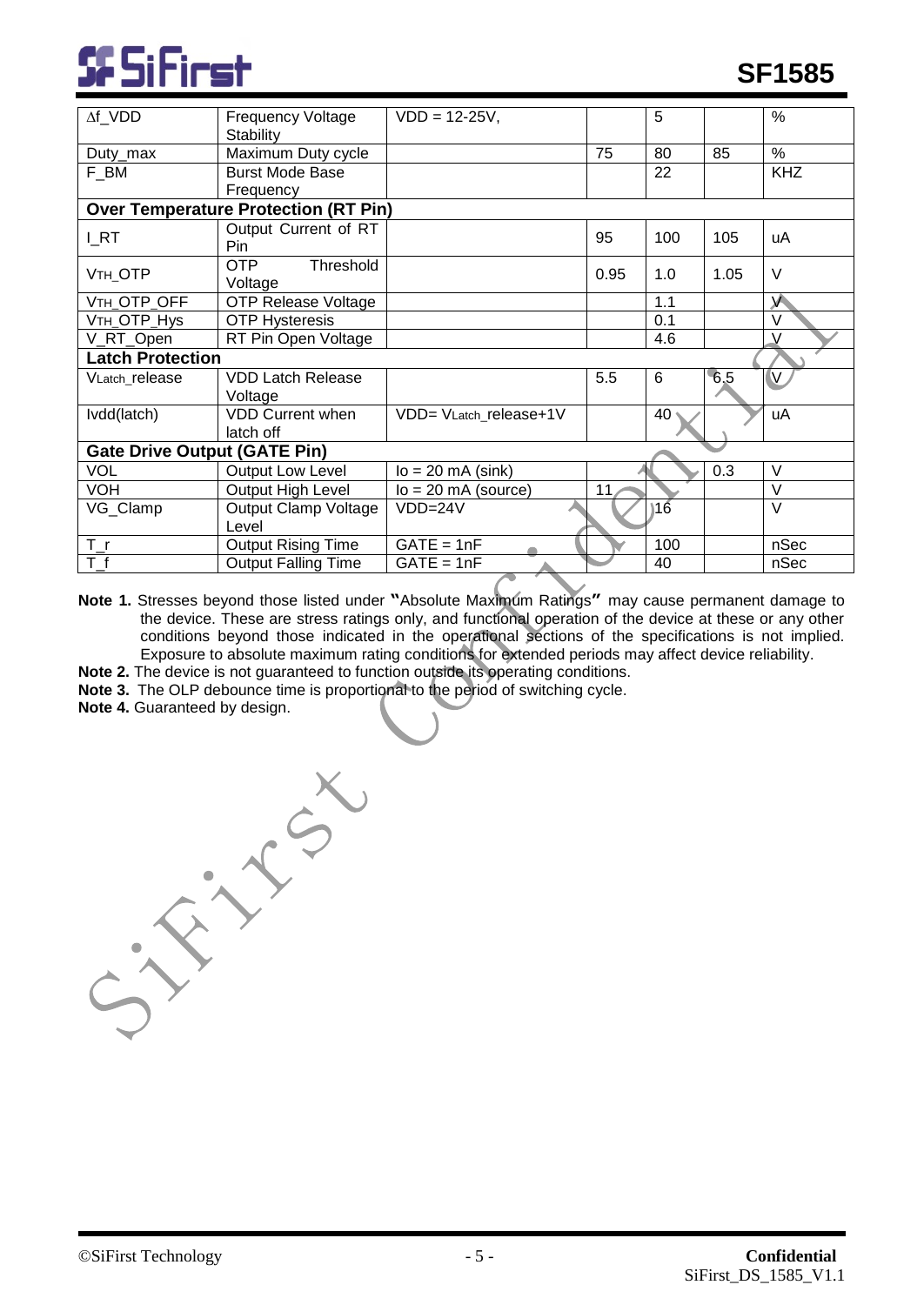

# **CHARACTERIZATION PLOTS**

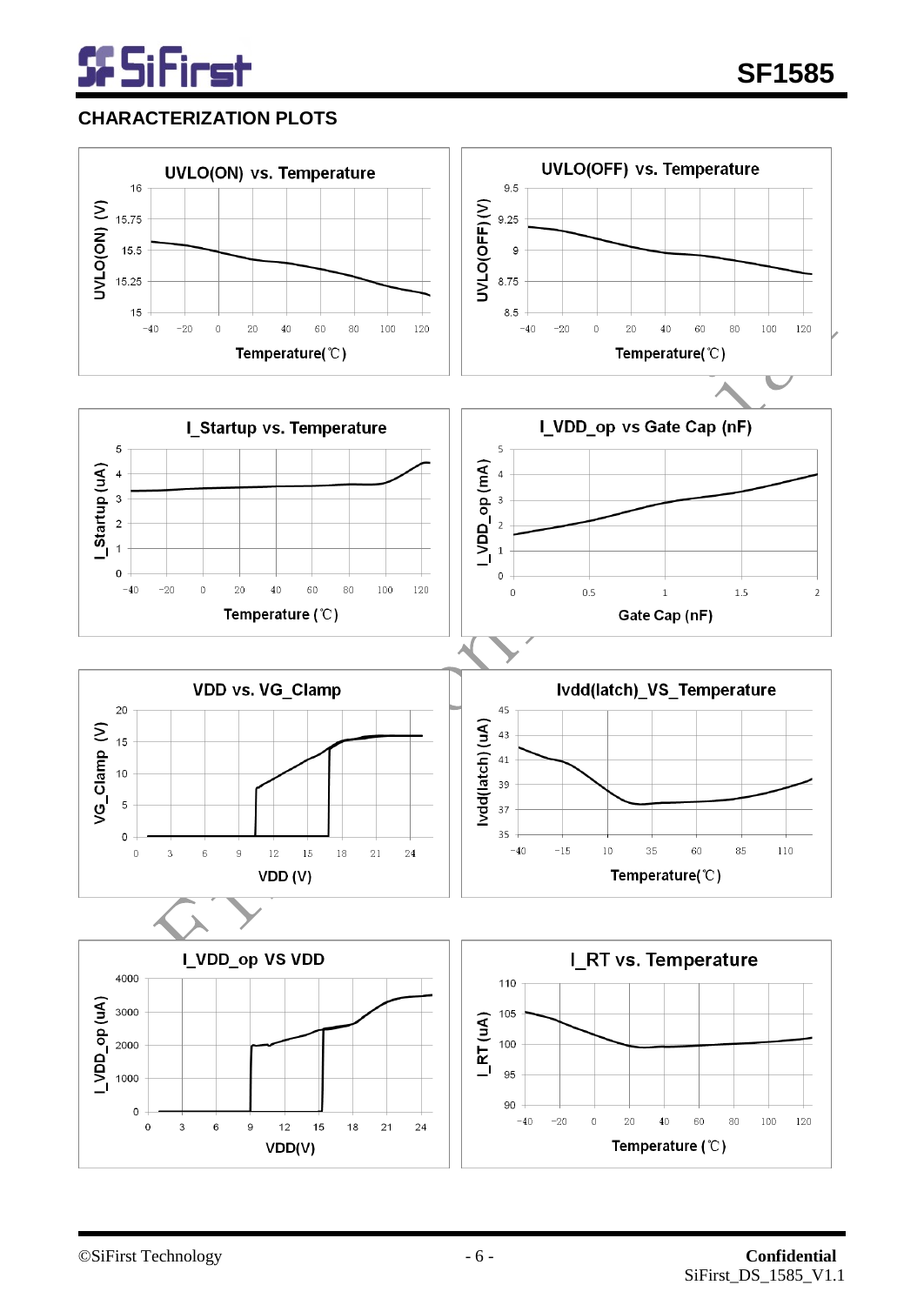

# **OPERATION DESCRIPTION**

SF1585 is a high performance, low cost, highly integrated current mode PWM controller for medium to large offline flyback power converter applications. The built-in proprietary "Efficiency Equalization" with high level protection features improves the SMPS reliability and performance without increasing the system cost.

#### ◆ **UVLO and Startup Operation**

Fig.1 shows a typical startup circuitn. Before the IC begins switching operation, it consumes only startup current (typically 3uA) and current supplied through the startup resistor Rst charges the VDD hold-up capacitor Cdd. When VDD reaches UVLO turn-on voltage of 15.5V(typical), SF1585 begins switching and the IC current consumed increased to 2.7mA (typical). The hold-up capacitor Cdd continues to supply VDD before the energy can be delivered from auxiliary winding Na. During this process, VDD must not drop below UVLO turn-off voltage (typical 9V). The selection of Rst and Cdd should be a trade off between the power loss and startup time.



#### ◆ **Low Operating Current**

The operating current in SF1585 is as small as 2.7mA (typical). The small operating current results in higher efficiency and reduces the VDD hold-up capacitance requirement.

#### ◆ **Soft Start**

SF1585 features an internal 4ms (typical) soft start that slowly increases the threshold of cycle-bycycle current limiting comparator during startup sequence. It helps to prevent transformer saturation and reduce the stress on the secondary diode during startup. Every restart attempt is followed by a soft start activation.

#### ◆ **"Zero OCP/OPP Recovery Gap" Control**

The definition of OCP or OPP recovery gap of a power adaptor is illustrated in Fig.2. At T0, assuming an adaptor is at full loading mode. If the loading keeps increasing, then the system will output maximum power P\_opp, which will trigger OPP protection at the same time. After the OPP protection is triggered, usually the system will enter into the auto-recovery mode, in burst manner. If the system power demand decreases below P\_recovery, then system will enter into normal mode again, as shown in Fig.2. The difference between P\_opp and P\_recovery is defined as "*OPP*  **Recovery Gap**", which can cause system startup failure especially in 90VAC full load startup.



SF1585 can achieve "*Zero OCP/OPP Recovery Gap*" in the whole universal AC input range using SiFirst's proprietary control algorithm.

#### ◆ **800mA Drive Capability, up to 100W with Low System Cost**

SF1585 has a fast totem-pole gate driver with 800mA capability. It will enable the IC to be used in up to 100W applications with low system cost. The IC is also optimized to have no thermal issue when it is used in high power applications.

Cross conduction has been avoided to minimize heat dissipation, increase efficiency, and enhance reliability. An internal 16V clamp is added for MOSFET gate protection at higher than expected VDD input. A soft driving waveform is implemented to minimize EMI.

#### ◆ **Synchronous Slope Compensation**

InSF1585, the synchronous slope compensation circuit is integrated by adding voltage ramp onto the current sense input voltage for PWM generation. This greatly improves the close loop stability at CCM and prevents the sub-harmonic oscillation and thus reduces the output ripple voltage.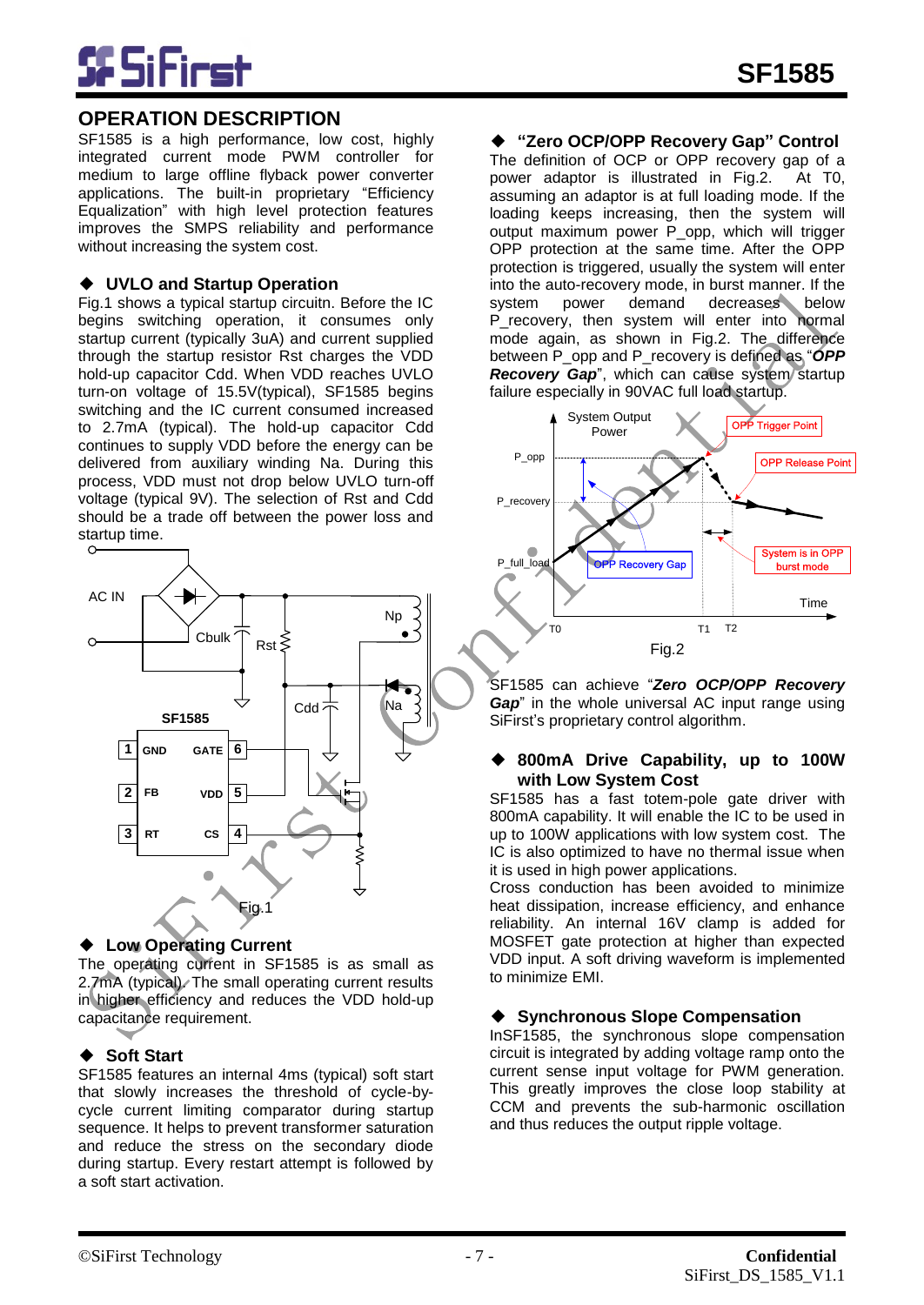

#### ◆ **65kHz Oscillator with Frequency Shuffling**

PWM switching frequency in SF1585 is fixed to 65KHz and is trimmed to tight range. To improve system EMI performance, SF1585 operates the system with  $\pm 4\%$  frequency shuffling around setting frequency.

### ◆ **Proprietary η -BalanceTM Control**

The efficiency requirement of power conversion is becoming tighter than before. These new energy standards focus on the average efficiency of the whole loading range. Therefore, the light load efficiency is becoming more and more important.

In SF1585 a proprietary *η -BalanceTM* control is integrated to boost the light load efficiency. As shown in Fig.3, when the loading becomes light, the IC will reduce the PWM switching frequency according to an optimized frequency reduction curve. The specific frequency reduction curve and the power at a frequency are determined by the output of*η -BalanceTM* control. For example, P1 is at full load, P2 is at 75% full load, P3 and P4 are 50% and 25% full load respectively. The *η - BalanceTM* control can provide higher average efficiency than conventional frequency reduction technique, as illustrated in Fig.3



#### **Burst Mode Control**

When the loading is very small, the system enters into burst mode. When VFB drops below Vskip,

SF1585 will stop switching and output voltage starts to drop, which causes the VFB to rise. Once VFB rises above Vskip, switching resumes. Burst mode control alternately enables and disables switching, thereby reducing switching loss in standby mode.



#### **Audio Noise Free OCP Compensation**

Conventional OCP compensation may have audio noise issue when AC line is around 90VAC and heavy loading. As shown in Fig.5, when increasing from full load to hiccup load at 90VAC, VFB may oscillate in conventional OCP compensation system. The oscillation can generate large audio noise. In SF1585, a proprietary "Audio Noise Free OCP Compensation" is integrated, which can achieve constant power limiting with no audio noise generated.

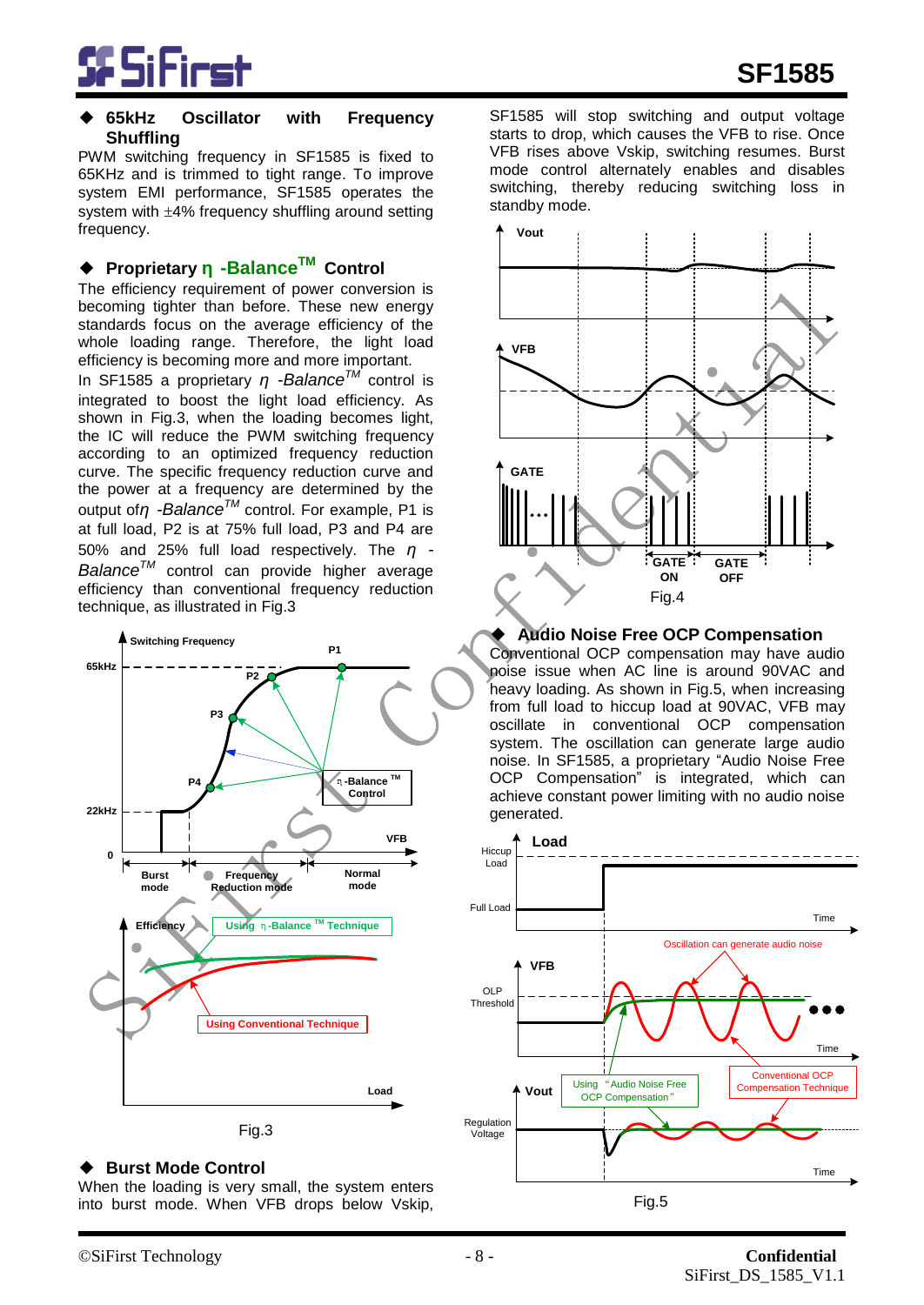### ◆ **Leading Edge Blanking (LEB)**

Each time the power MOSFET is switched on, a turn-on spike occurs across the sensing resistor. The spike is caused by primary side capacitance and secondary side rectifier reverse recovery. To avoid premature termination of the switching pulse, an internal leading edge blanking circuit is built in. During this blanking period (250ns, typical), the PWM comparator is disabled and cannot switch off the gate driver. Thus, external RC filter with a small time constant is enough for current sensing.

#### ◆ **Auto Recovery Mode Protection**

As shown in Fig.6, once a fault condition is detected, switching will stop. This will cause VDD to fall because no power is delivered form the auxiliary winding. When VDD falls to UVLO(OFF) (typical 9V), the protection is reset and the operating current reduces to the startup current, which causes VDD to rise, as shown in Fig.6. However, if the fault still exists, the system will experience the above mentioned process. If the fault has gone, the system resumes normal operation. In this manner, the auto restart can alternatively enable and disable the switching until the fault condition is disappeared.



◆ **Over Load Protection (OLP) / Over Current Protection (OCP) / Over Power Protection (OPP) / Open Loop Protection (OLP)**

When OLP/OCP/OPP/Open Loop occurs, a fault is detected. If this fault is present for more than 82ms (typical), the protection will be triggered, the IC will experience an auto-recovery mode protection as mentioned above, as shown in Fig.7. The 82ms delay time is to prevent the false trigger from the power-on and turn-off transient.



#### **Over Temperature Protection with Latch Shutdown**

By connecting a NTC resistor in series with a regular resistor between RT and GND, the over temperature protection (OTP) can be realized. NTC resistor value becomes lower when the ambient temperature rises. With the fixed internal current IRT flowing through the resistors, the voltage at RT pin becomes lower at high temperature. The internal OTP comparator is triggered and shut down the PWM signal when the sensed input voltage is lower than the comparator threshold voltage.

OTP is a **latched shutdown** mode.

# ◆ **VDD OVP(Over Voltage Protection) with**

**Latch Shutdown**<br>D OVP (Over VDD OVP (Over Voltage Protection) is implemented in SF1585 and it is a protection of **latch shutdown** mode.

#### **RT Pin Used as Latch Shutdown Input Control**

RT pin can also be used as a control input to implement system latch shutdown function.

By externally forcing a level on pin RT less than 1.0V (typical), SF1585 can be permanently latched off. To resume normal operation, VDD voltage should go below 6V (typical) , which implies to unplug the SMPS from the mains.

### ◆ **Pins Floating Protection**

In SF1585, if pin floating situation occurs, the protection is triggered immediately and the system will experience the process of auto-recovery mode protection.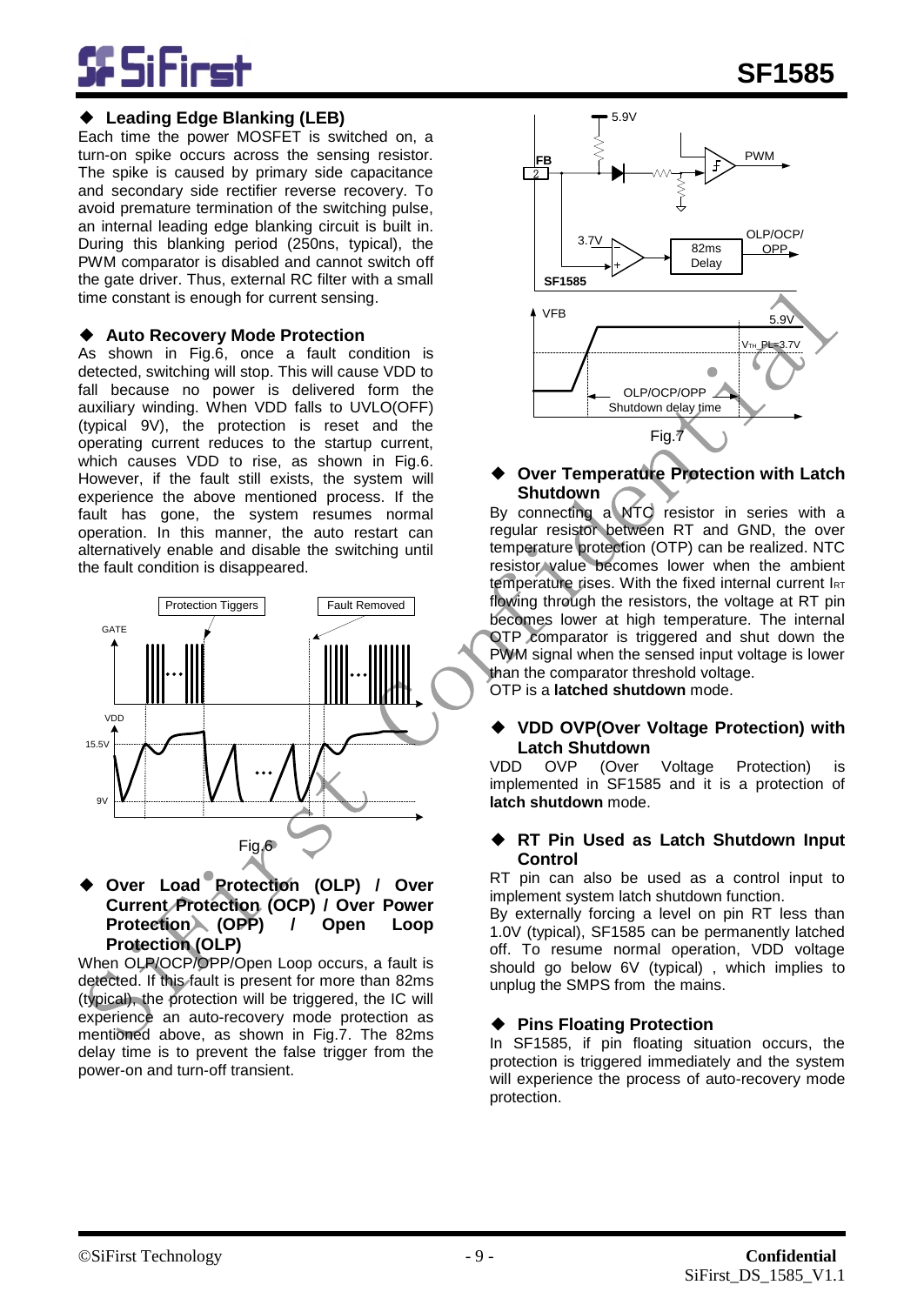# **PACKAGE MECHANICAL DATA**

# SOT-23-6L PACKAGE OUTLINE DIMENSIONS







| <b>Symbol</b>  |               | <b>Dimensions In Millimeters</b> | <b>Dimensions In Inches</b> |                |  |
|----------------|---------------|----------------------------------|-----------------------------|----------------|--|
|                | <b>Min</b>    | <b>Max</b>                       | Min                         | <b>Max</b>     |  |
| A              | 11.000        | 1.300                            | 0.039                       | 0.051          |  |
| A <sub>1</sub> | 0.000         | 0.150                            | 0.000                       | 0.006          |  |
| A <sub>2</sub> | 1.000         | 1.200                            | 0.039                       | 0.047          |  |
| b              | 0.300         | 0.500                            | 0.012                       | 0.020          |  |
| $\mathbf c$    | 0.100         | 0.200                            | 0.004                       | 0.008          |  |
| D              | 2.800         | 3.020                            | 0.110                       | 0.119          |  |
| F              | 1.500         | 1.700                            | 0.059                       | 0.067          |  |
| E١             | 2.600         | 3.000                            | 0.102                       | 0.118          |  |
| e              | $0.950$ (BSC) |                                  | 0.037                       | (BSC)          |  |
| e1             | 1.800         | 2.000                            | 0.071                       | 0.079          |  |
|                | 0.300         | 0.600                            | 0.012                       | 0.024          |  |
| θ              | 0°            | 8 <sup>0</sup>                   | ი∘                          | 8 <sup>0</sup> |  |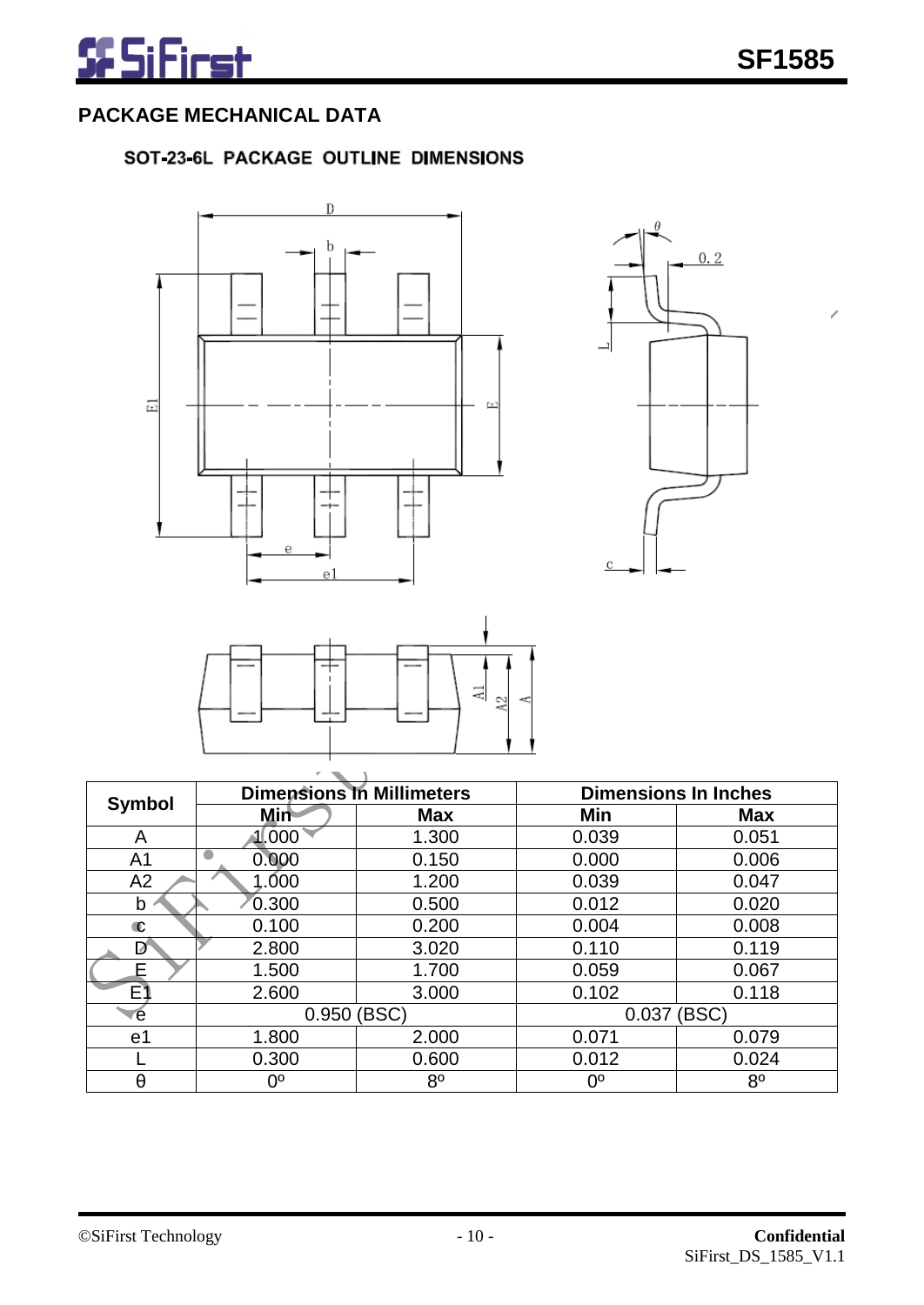Ž

# DIP8 PACKAGE OUTLINE DIMENSIONS







|                |       | <b>Dimensions In Millimeters</b> | <b>Dimensions In Inches</b> |            |  |
|----------------|-------|----------------------------------|-----------------------------|------------|--|
| <b>Symbol</b>  | Mìn   | <b>Max</b>                       |                             | <b>Max</b> |  |
| A              | 3.710 | 4.310                            | 0.146                       | 0.170      |  |
| A <sub>1</sub> | 0.510 |                                  | 0.020                       |            |  |
| A2             | 3,200 | 3.600                            | 0.126                       | 0.142      |  |
| Β              | 0.380 | 0.570                            | 0.015                       | 0.022      |  |
| <b>B1A</b>     | 1.524 | (BSC)                            | (BSC)<br>0.06               |            |  |
|                | 0.204 | 0.360                            | 0.008                       | 0.014      |  |
| D              | 9.000 | 9.400                            | 0.354                       | 0.370      |  |
| E              | 6.200 | 6.600                            | 0.244                       | 0.260      |  |
| E1             | 7.320 | 7.920                            | 0.288                       | 0.312      |  |
| е              | 2.540 | (BSC)                            | 0.100                       | (BSC)      |  |
|                | 3.000 | 3.600                            | 0.118                       | 0.142      |  |
| E <sub>2</sub> | 8.400 | 9.000                            | 0.331                       | 0.354      |  |